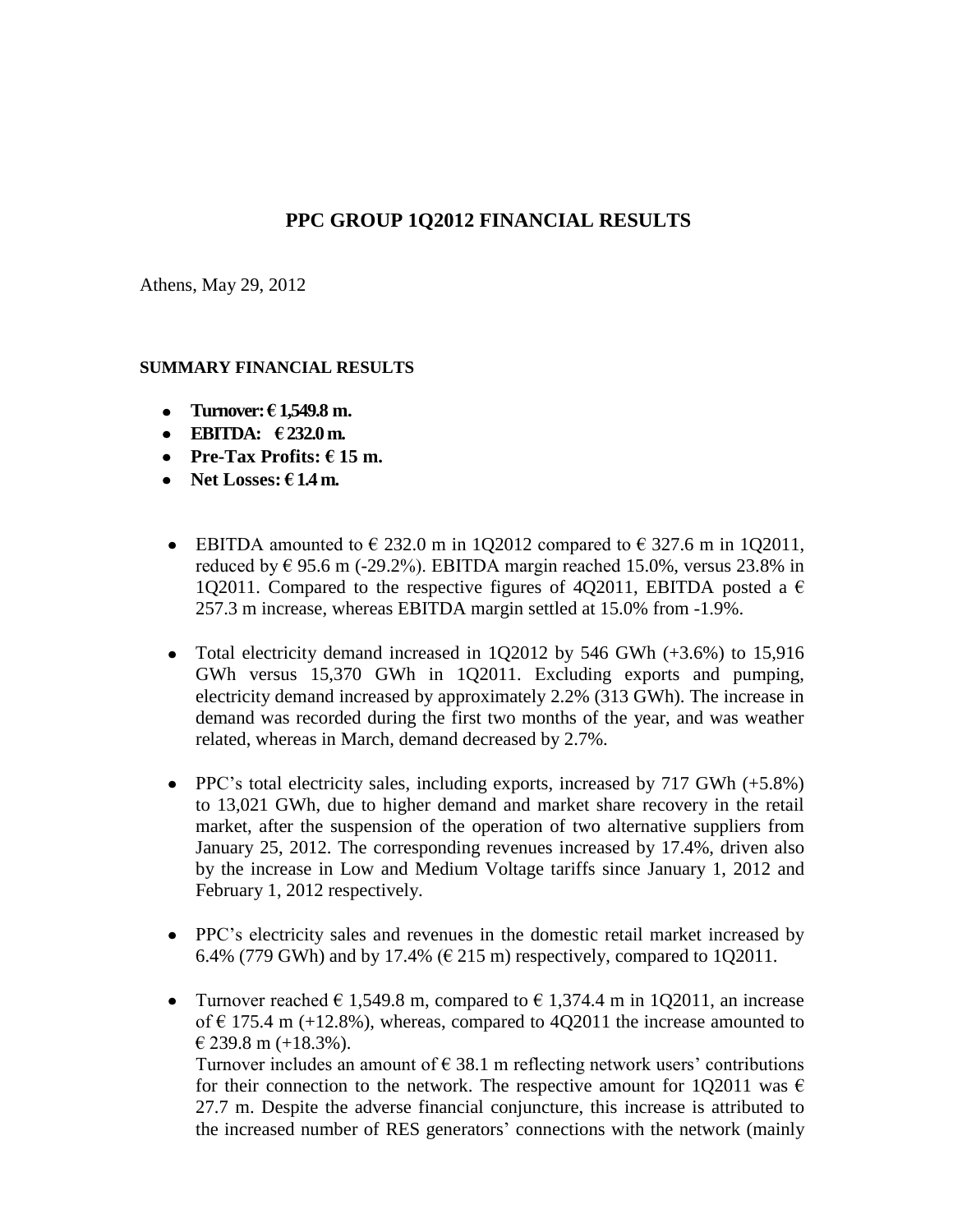Photovoltaic).

- In 1Q2012, PPC's electricity generation and imports covered 67.5% of total demand, while the corresponding percentage in 1Q2011 was 72.8%, a reduction of 446 GWh.
- PPC imports increased to 456 GWh from 412 GWh in 1Q2011 (+10.7%).
- The expenditure for liquid fuel, natural gas and energy purchases increased by  $\epsilon$ 373.1 m, an increase of 83.4% compared to 1Q2011, mainly driven by the higher expense for energy purchases and imports  $(+ \in 238.6 \text{ m})$ , but also due to the increase in the prices of heavy fuel oil, diesel oil and natural gas, the doubling of the Special Consumption Tax on heavy fuel oil from June 2011, and the imposition of a Special Consumption Tax on natural gas since September 2011. The lower hydro and lignite-fired generation combined with the increase in demand and PPC's retail market share, led to the increase of energy purchases (including imports) by 1,320 GWh (+44.2%). Furthermore, the average price of energy purchases from the System increased significantly by 34.8%, since, especially in February, the declaration of force majeure from the System Operator in Bulgaria, resulted to the cutback of electricity exports to Greece as well as a reduction of natural gas flows, which did not allow natural gas units to operate at full load. The abovementioned situation led also to the dispatching of oil units in the Interconnected System, which resulted in the daily System Marginal Price exceeding  $\epsilon$  100/MWh for several days.
- The total reduction of payroll cost, including capitalized payroll, between the two periods amounts to  $\epsilon$  55.7m (-17.4%) and to  $\epsilon$  31.5 m compared to 4Q2011 (-10.6%). Τhe net decline in the number of permanent employees on payroll amounted to 651, from 21,509 on 31/3/2011 to 20,858 on 31/3/2012. It is important to note that, despite the lower number of personnel, overtime and shifts (in hours) decreased by 6.8%.
- In 1Q2012, 54.8% of the Company's total revenues were expensed for fuel, energy purchases and  $CO<sub>2</sub>$  emission rights compared to 35.3% in 102011. On the other hand, payroll expense is further reduced to 15.2% of total revenues compared to 20.8% in 1Q2011 and 23.7% in 1Q2010. In 4Q2011, the respective percentage was 20%.
- 1Q2012 pre-tax profits amounted to  $\epsilon$ 15 m, compared to  $\epsilon$  121.3 in 1Q2011, a reduction of  $\in$  106.3 m.
- The subsidiaries IPTO S.A. and PPC Renewables S.A. posted pre-tax profits of  $\epsilon$  32.4 m and  $\epsilon$  1.1 m respectively. The resulting tax obligation amounted to € 6.7 m.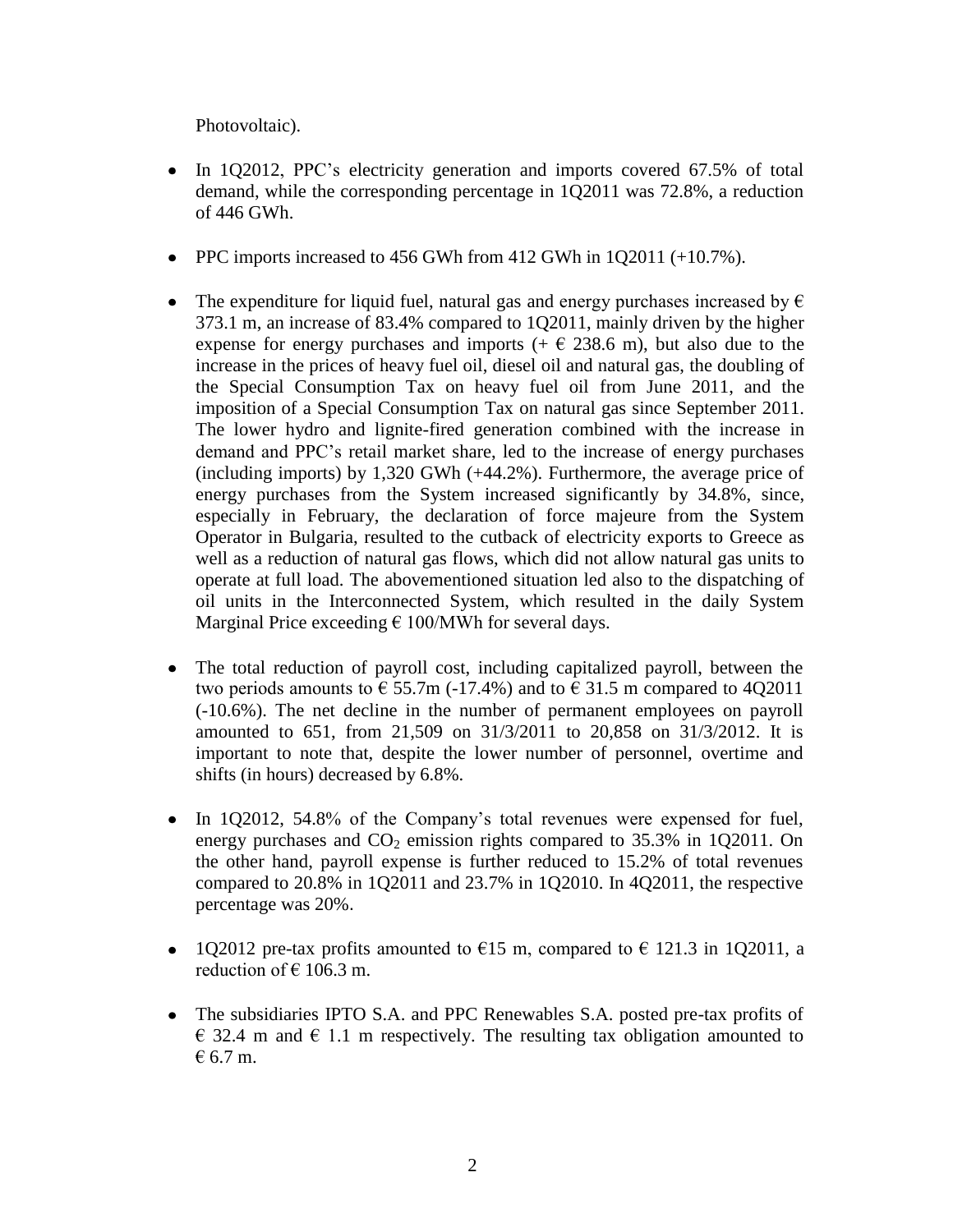Commenting on the financial results of the period, Arthouros Zervos, Public Power Corporation's Chairman and Chief Executive Officer said:

"Revenues from electricity sales, following a downward trend observed for 3 consecutive years, were up by 17.4% in the first quarter, driven by tariff increases in Low and Medium Voltage customer categories, market share recovery and weather related increase of demand. Compared to the fourth quarter of 2011, the respective revenues were up by 29.4%.

However, this positive impact was outweighed by the significant increase of the expenses relating to purely exogenous factors, namely liquid fuel, natural gas and energy purchases, in the order of 80%, with the wholesale market price trending 35% higher than the respective period of 2011 and an additional negative impact of  $\epsilon$  25 mln from the variable cost recovery mechanism of IPPs. As stated in the past, the tariff increase granted, mainly offsets taxes imposed on fuels in 2011 as well as the increase of the annual expenditure for Public Service Obligations, while a small part of that increase (1.1% in Low Voltage) is left to compensate mainly for the increase in the cost of generating electricity in the Interconnected System.

As far as endogenous costs are concerned, it should be noted that payroll expenses, making up approximately 65% of total controllable expenses, continued to decrease for yet another quarter. Specifically, payroll expenses decreased by 17.5% compared to the first quarter of 2011 and by approximately 10% compared to the previous quarter. As far as productivity is concerned and taking into account the increase in demand by 3.6%, we note that total distributed energy per employee increased by 6.8% compared to the first quarter 2011, while salary cost per MWh of total distributed energy, decreased by 20.4%. In addition, other controllable expenses, marked a considerable decrease of  $\epsilon$  28 m, versus the last quarter of 2011.

For the full year, and taking into account that:

- the impact of the tariff increase and the market share recovery has not been fully reflected in the results of the first quarter,
- demand has been sluggish since March and the wholesale market price has retreated to below budgeted levels in April and May, and
- water reserves have substantially increased,

we expect EBITDA margin to reach the budgeted level, under the condition that the macroeconomic environment will not deteriorate further.

Amidst a tough macroeconomic environment coupled with conditions of extremely limited liquidity, it is becoming imperative that the largely unresolved structural issues in the energy market are addressed."

# **ANALYSIS OF FINANCIAL RESULTS**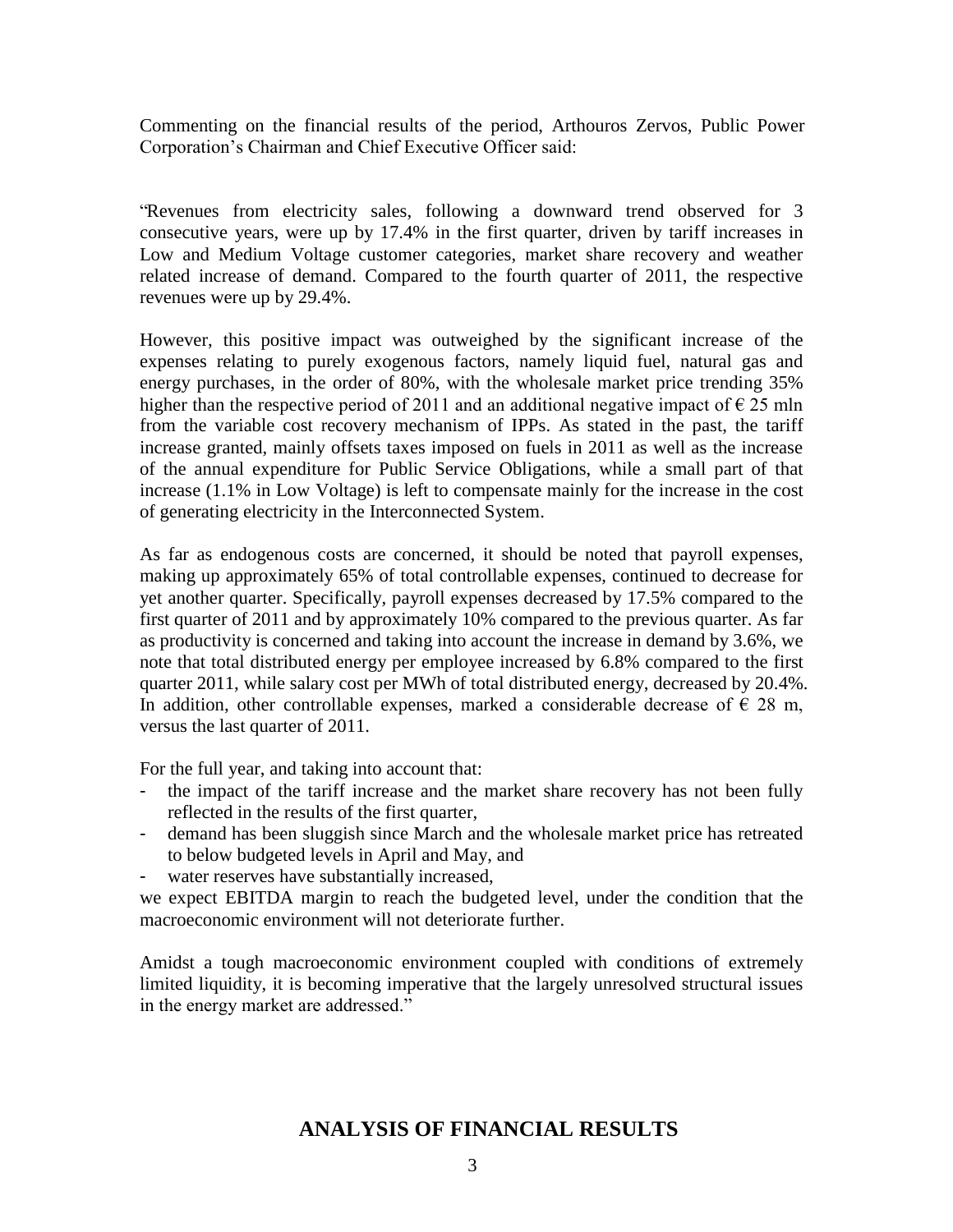## **REVENUES**

Revenues from electricity sales, including exports, increased by  $\epsilon$  215 m (+17.4%), from  $\epsilon$  1,232.6 m in 1O2011, to  $\epsilon$  1,447.6 m, as a result of the tariff increase and the increase in the volume of sales by 5.8% (717 GWh). Specifically, apart from the increase of demand by 3.6%, revenues were positively impacted by the retail market share recovery, after the suspension of operation of two alternative suppliers as of January 25, 2012. As a result, PPC's market share increased to an average of 97.3% compared to 93.4% in 1Q2011.

The change in the volume of sales is analyzed as follows:

- **-** increase of sales to the residential sector by 11.2%,
- **-** increase of sales to the agricultural sector by 5.6%,
- **-** increase of sales to the commercial sector by 13.3%,
- **-** reduction of sales to the industrial Medium Voltage & Low Voltage sector by 9.3%,
- **-** reduction of sales to the industrial High Voltage sector by 4.6%,
- **-** increase of sales to other sectors by 1.7 %,
- **-** reduction of exports by 62 GWh.

#### **OPERATING EXPENSES**

The decrease in payroll expense between 1Q2012 and 1Q2011 amounted to  $\epsilon$  50.1 m (-17.5%), mainly as a result of the impact from the implementation of Law 4024/2011. The reduction of overtime and shifts expense and natural attrition also contributed to this decrease.

Operating expenses, excluding depreciation, increased by  $\in$  271.0 m (+25.9%) from  $\in$ 1,046.8 m in 1Q2011 to € 1,317.8 m.

More specifically:

- Electricity generation from lignite decreased by 4.4% (313 GWh) compared to 1Q2011, but it stood at the budgeted level.
- Hydro generation compared to 102011, decreased by 27.2% (279 GWh), mainly due to the low hydro reserves at the beginning of 2012 (-32.9% compared to January 1, 2011) and the cautious management of these reserves in order to secure adequate levels in view of the summer period.
- Despite the fact that electricity generated from natural gas remained approximately at the same level  $(+15 \text{ GWh})$ , the increase of the natural gas prices by 35.4% combined with the negative impact of  $\epsilon$  20.5 m from the imposition of a Special Consumption Tax on this fuel from September 2011, resulted in an increase in the relevant expenditure by  $\epsilon$  72.4 m, from  $\epsilon$  103.7 m in 1Q2011 to € 176.1 m.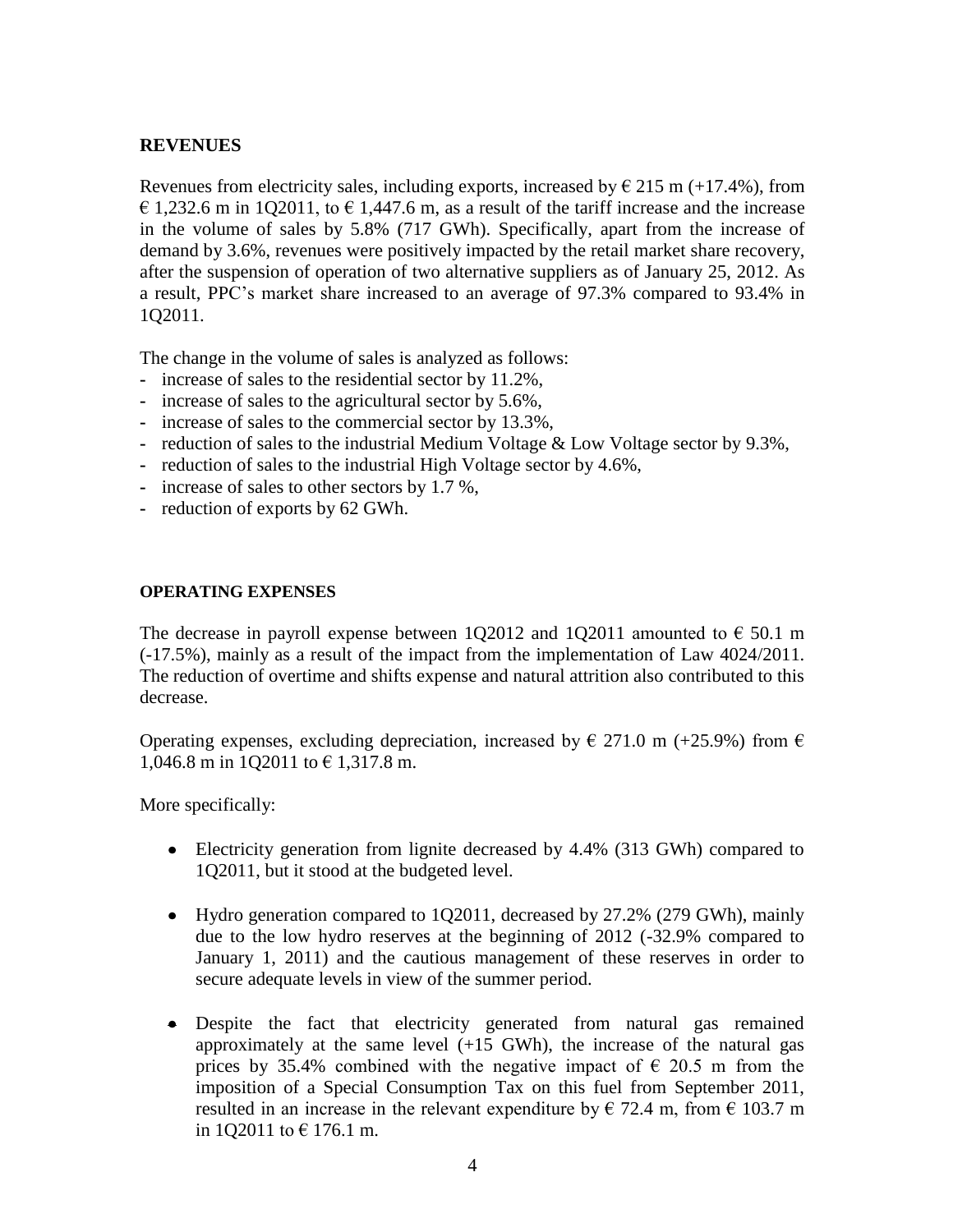- The increase of electricity generation from liquid fuel by 91 GWh (+8.8%) compared to 1Q2011, combined with the increase of the prices of heavy fuel oil and diesel oil (by 31.2% and 17% respectively) and the doubling of the Special Consumption Tax on heavy fuel oil  $(+ \in 3.5 \text{ m})$ , led to the increase in the liquid fuel expense by  $\epsilon$  62.1 m (+41.3%) from  $\epsilon$  150.4 m in 1Q2011 to  $\epsilon$  212.5 m in 1Q2012. It is noted that, out of the total increase of 91 GWh, 66 GWh are due to the increased generation from liquid fuel in the Interconnected System for the reasons already mentioned.
- The purchase of significantly greater quantities of energy (including imports) by 1,320 GWh (+44.2%) as well as the increase of the average energy purchase price from the System by 34.8% (+32.9% concerning prices of imports) resulted in the increase of the expenditure for energy purchases and imports by  $\epsilon$  238.6 m  $(+123.3\%)$  from  $\in$  193.5 m in 1Q2011 to  $\in$  432.1 m. It is noted that an amount of  $\epsilon$  40.1 m relates to the compensation of the Independent Power Producers (IPPs) with their variable cost plus 10%, whereas in 1Q2011 the respective amount was  $\epsilon$  15.2 m. (additional impact of  $\epsilon$  24.9 m).
- Provisions for bad debt, litigation and slow moving materials increased by  $\epsilon$  54.1 m (+118.4%) compared to 1Q2011 due to the large increase in bad debt provisions for Low and Medium Voltage customers by  $\epsilon$  35.5 m. This increase was offset by the reversal of a provision due to the offsetting of  $\epsilon$  52.7 m, representing overdue receivables from the Attica region traffic lights.
- Depreciation expense in 1Q2012 amounted to  $\epsilon$  158.3 m compared to  $\epsilon$  168.0 m in 1Q2011, a reduction of €9.7 m (-5.8%).
- Net financial expenses increased by  $\epsilon$  18.8 m (+47.6%), from  $\epsilon$  39.5 m in 1Q2011, to  $\epsilon$  58.3 m, mainly due to the increase of the funding cost and the increase of the average debt between the two periods.
- Capital expenditure amounted to  $\epsilon$  253.9 m compared to  $\epsilon$  180.4 m in 1Q2011, increased by  $\epsilon$  73.5 m, largely attributed to the construction of the new CCGT unit "Megalopolis V". Specifically, the main components of 1Q2012 capital expenditure (in brackets the respective figures of 1Q2011), were the following:

| - Capital expenditure for mine projects:<br>- Capital expenditure for generation projects:<br>- Capital expenditure for transmission projects:<br>- Capital expenditure for distribution projects: | € 23.8 m. (€ 19.7 m)<br>€ 128.9 m. (€ 40.6 m)<br>€16.6 m. (€ 26.6 m)<br>€ 81.7 m. (€ 85.9 m) |
|----------------------------------------------------------------------------------------------------------------------------------------------------------------------------------------------------|----------------------------------------------------------------------------------------------|
| - Capital expenditure for RES projects:                                                                                                                                                            | € 2.1 m. (€ 6.8 m)                                                                           |
|                                                                                                                                                                                                    |                                                                                              |

• Net debt amounted to  $\epsilon$  4,850.3 m, an increase of  $\epsilon$  147.6 m compared to  $31/12/2011$  ( $\in$  4,702.7 m).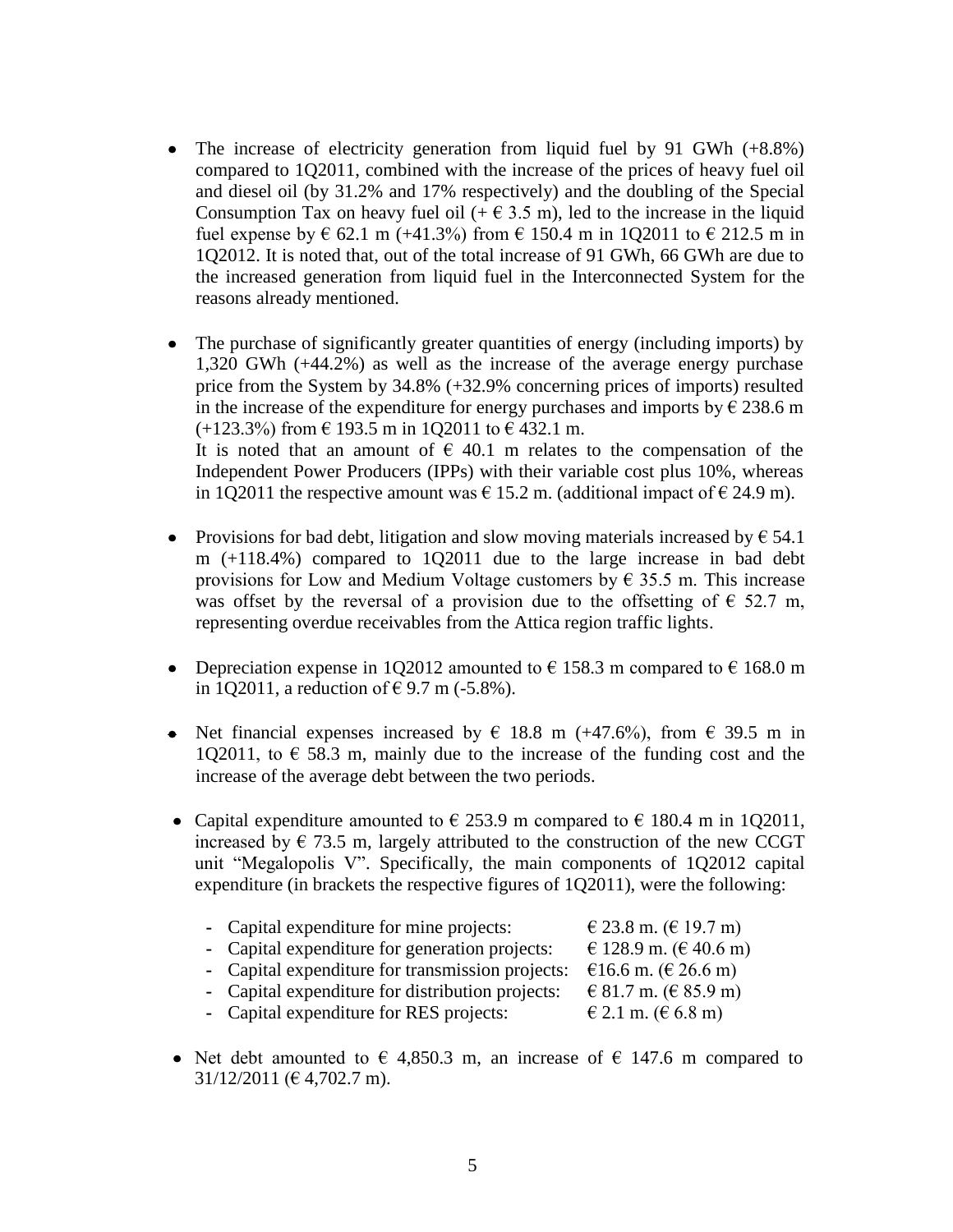## **FINANCIAL RESULTS OF THE PARENT COMPANY**

- Turnover:  $\in$  1.517.1 m.
- $\bullet$  EBITDA:  $\epsilon$  177.4 m.
- Pre tax losses:  $\epsilon$  18.5 m.
- Net losses :  $\epsilon$  28.2 m.

## **FINANCIAL RESULTS OF SUBSIDIARIES**

## **Independent Power Transmission Operator (IPTO S.A/ADMIE)**

- Turnover:  $\in$  350.2 m.
- $\bullet$  EBITDA:  $\epsilon$  52.3 m.
- Pre tax profits :  $\in$  32.4 m.
- Net income :  $\epsilon$  25.9 m.

It is noted that the financial statements of IPTO do not include financial data from the spin off of a segment of the former Hellenic Transmission System Operator (currently Electricity Market Operator/LAGIE), whose contribution to IPTO was concluded on 31/1/2012.

## **PPC Renewables S.A.**

- Turnover:  $6.5$  m.
- $\bullet$  EBITDA:  $\in$  2.2 m.
- Pre tax profits :  $\epsilon$  1.1 m.
- Net income :  $\epsilon$  0.9 m.

#### **Summary Financials (€ mil)**

|                                                      | 1Q2012<br>Unaudited | 1Q2011<br>Unaudited | $\Delta\%$         |  | 1Q2012<br>Unaudited | 1Q2011<br>Unaudited     | $\Delta\%$ |  |
|------------------------------------------------------|---------------------|---------------------|--------------------|--|---------------------|-------------------------|------------|--|
|                                                      |                     | <b>GROUP</b>        |                    |  | PARENT COMPANY      |                         |            |  |
| <b>Total Revenues</b>                                | 1,549.8             | $1,374.4^{(2)}$     | 12.8%              |  | 1,517.1             | 1,301.7 <sup>(1)</sup>  |            |  |
| <b>EBITDA</b>                                        | 232.0               | $327.6^{(2)}$       | $-29.2\%$<br>177.4 |  | $273.1^{(1)}$       | $-35.0%$                |            |  |
| <b>EBITDA</b> Margin                                 | 15.0%               | 23.8%               |                    |  | 11.7%               | $21.0\%$ <sup>(1)</sup> |            |  |
| Profit/(Loss) before Taxes<br>& Fin. Expenses (EBIT) | 73.7                | $159.6^{(2)}$       | $-53.8%$           |  | 33.8                | $120.3^{(1)}$           | $-86.5%$   |  |
| <b>EBIT</b> Margin                                   | 4.8%                | 11.6%               |                    |  | 2.2%                | $9.2\%$ <sup>(1)</sup>  |            |  |
| Net Income/(Loss)                                    | (1.4)               | 93.3                | -101.5%            |  | (28.2)              | $91.3^{(1)}$            | $-130.9%$  |  |
| $EPS/(Loss)$ (In euro)                               | (0.01)              | 0.40                | -102.5%            |  | (0.12)              | $0.39^{(1)}$            | $-130.8%$  |  |
| No of Shares (m.)                                    | 232                 | 232                 |                    |  | 232                 | 232                     |            |  |
| Net Debt                                             | 4,850.3             | 4,143.5             | 17.1%              |  | 4,387.8             | 4,143.8                 | 5.9%       |  |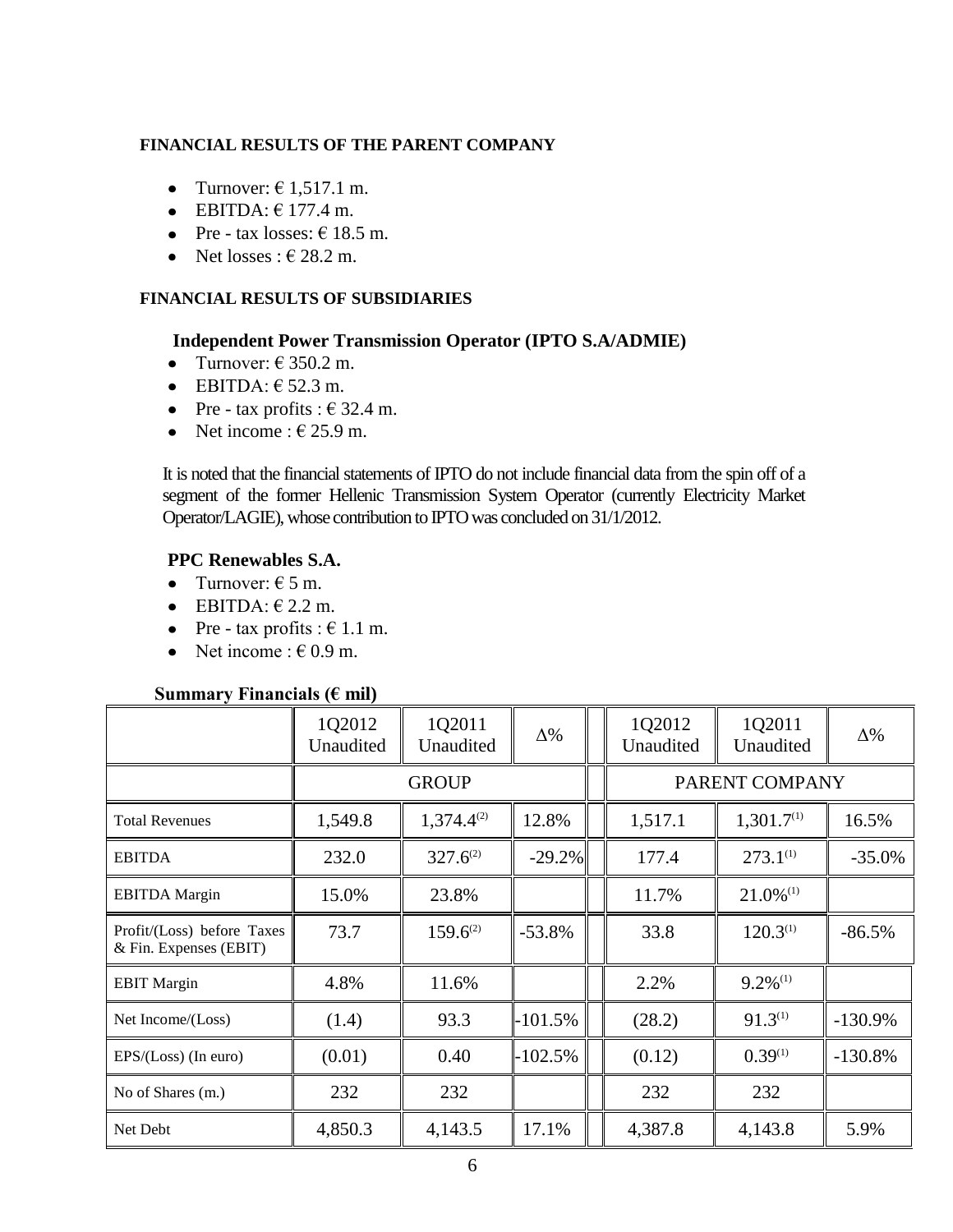# **Summary Profit & Loss (€ mil)**

|                                                               | 1Q2012<br>Unaudited | 1Q2011<br>Unaudited | $\Delta\%$ | 1Q2012<br>Unaudited | 1Q2011<br>Unaudited    | $\Delta\%$ |
|---------------------------------------------------------------|---------------------|---------------------|------------|---------------------|------------------------|------------|
|                                                               |                     | <b>GROUP</b>        |            |                     | <b>COMPANY</b>         |            |
| <b>Total Revenues</b>                                         | 1,549.8             | $1,374.4^{(2)}$     | 12.8%      | 1,517.1             | 1,301.7 <sup>(1)</sup> | 16.5%      |
| -Revenues from<br>energy sales                                | 1,447.6             | 1,232.6             | 17.4%      | 1,444.7             | $1,229.0^{(1)}$        | 17.6%      |
| Revenues<br>from TSO                                          | 0.6                 | $68.4^{(2)}$        | $-99.1%$   | 0.0                 | $0.0^{(1)}$            |            |
| - Customers'<br>contributions                                 | 38.1                | 27.7                | 37.5%      | 38.1                | $27.7^{(1)}$           | 37.5%      |
| -Third<br>Party<br>Distribution<br>network<br>fees<br>and PSO | 11.8                | 24.9                | $-52.6%$   | 11.8                | $24.9^{(1)}$           | $-52.6%$   |
| Other<br>revenues                                             | 51.7                | 20.8                | 148.6%     | 22.5                | $20.1^{(1)}$           | 11.9%      |
| Total Operating<br>Expenses (excl.<br>depreciation)           | 1,317.8             | $1,046.8^{(2)}$     | 25.9%      | 1,339.7             | $1,028.6^{(1)}$        | 30.2%      |
| Payroll<br>Expenses                                           | 235.4               | 285.5               | $-17.5%$   | 221.8               | 268.7 <sup>(1)</sup>   | $-17.5%$   |
| -Third<br>parties<br>fossil fuel                              | 11.3                | 13.5                | $-16.3%$   | 11.3                | $13.5^{(1)}$           | $-16.3%$   |
| Total<br>Fuel<br>Expenses                                     | 388.6               | 254.1               | 52.9%      | 388.6               | $254.1^{(1)}$          | 52.9%      |
| - Liquid fuel                                                 | 212.5               | 150.4               | 41.3%      | 212.5               | $150.4^{(1)}$          | 41.3%      |
| -Natural Gas                                                  | 176.1               | 103.7               | 69.8%      | 176.1               | 103.7 <sup>(1)</sup>   | 69.8%      |
| Expenditure for<br>CO <sub>2</sub><br>emission<br>rights      | 4.8                 | 8.8                 | $-45.5%$   | 4.8                 | $8.8^{(1)}$            | $-45.5%$   |
| Energy<br>Purchases                                           | 432.1               | $193.5^{(2)}$       | 123.3%     | 419.1               | $195.1^{(1)}$          | 114.8%     |
| Purchases<br>From<br>the<br>System and the<br>Network         | 285.4               | 149.4               | 91.0%      | 285.4               | $149.4^{(1)}$          | 91.0%      |
| -PPC Imports                                                  | 27.3                | 19.9                | 37.2%      | 27.3                | $19.9^{(1)}$           | 37.2%      |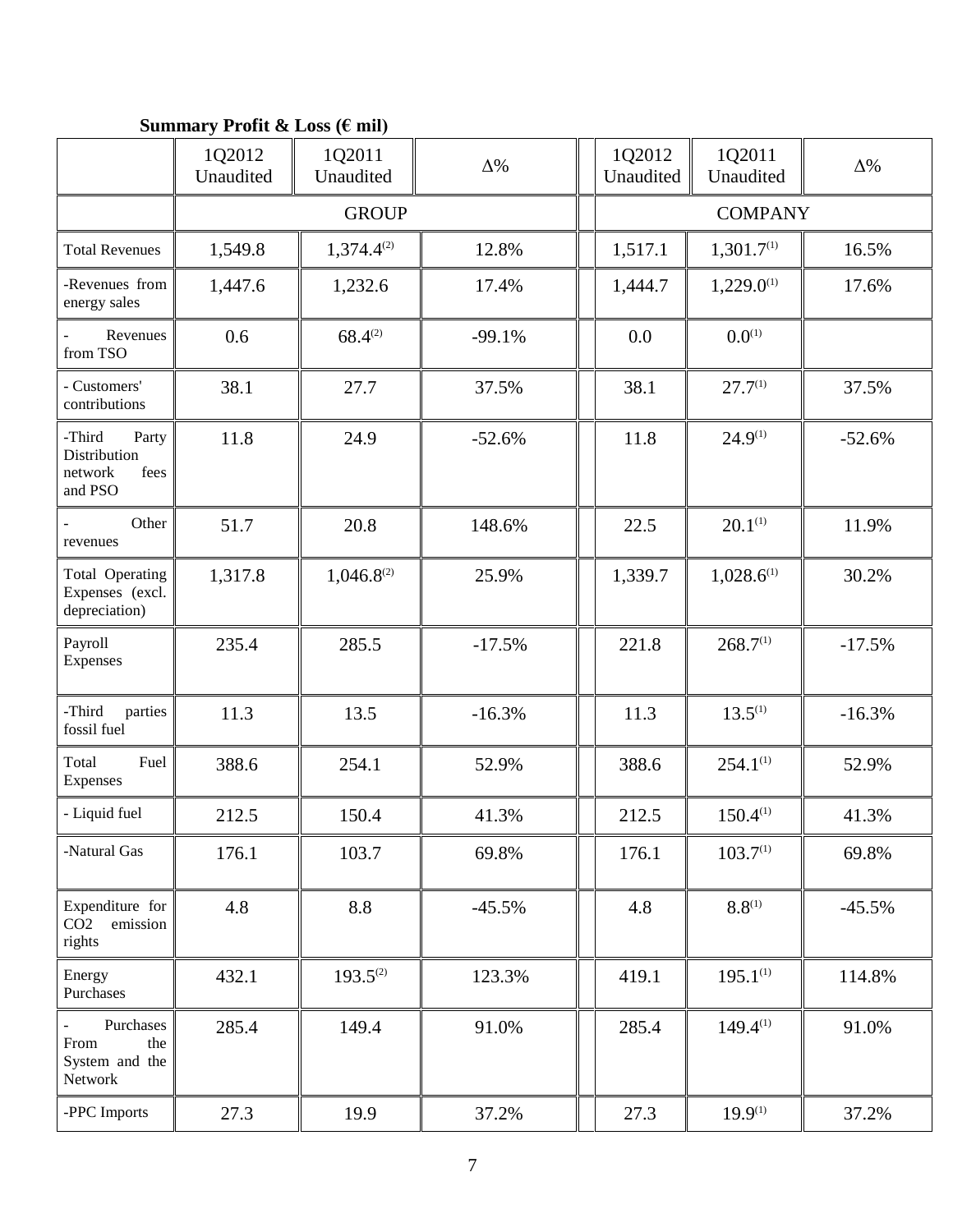| - Other                                                                                                                                                                                     | 119.4 | $24.2^{{(2)}}$ | 393.4%   | 106.4  | $25.8^{(1)}$           | 312.4%    |
|---------------------------------------------------------------------------------------------------------------------------------------------------------------------------------------------|-------|----------------|----------|--------|------------------------|-----------|
| Transmission<br><b>System Usage</b>                                                                                                                                                         | 32.3  | 74.0           | $-56.4%$ | 85.3   | $74.0^{(1)}$           | 15.3%     |
| Provisions                                                                                                                                                                                  | 47.1  | 45.7           | 3.1%     | 47.1   | $45.7^{(1)}$           | 3.1%      |
| (Profit)/loss<br>from valuation<br>CO <sub>2</sub><br>of<br>liabilities<br>$% \left( \left( \mathcal{A},\mathcal{A}\right) \right) =\left( \mathcal{A},\mathcal{A}\right)$ of<br>prior year | 15.8  | 2.5            | 532.0%   | 15.8   | $2.5^{(1)}$            | 532.0%    |
| <b>Taxes</b><br>and<br>Duties                                                                                                                                                               | 9.5   | 7.8            | 21.8%    | 9.1    | $7.6^{(1)}$            | 19.7%     |
| Other operating<br>expenses                                                                                                                                                                 | 140.9 | 161.4          | $-12.7%$ | 136.8  | $158.6^{(1)}$          | $-13.7%$  |
| <b>EBITDA</b>                                                                                                                                                                               | 232.0 | $327.6^{(2)}$  | $-29.2%$ | 177.4  | $273.1^{(1)}$          | $-35.0%$  |
| <b>EBITDA</b><br>Margin                                                                                                                                                                     | 15.0% | 23.8%          |          | 11.7%  | $21.0^{(1)}$           |           |
| Depreciation<br>and<br>amortization                                                                                                                                                         | 158.3 | 168.0          | $-5.8%$  | 143.6  | $152.8^{(1)}$          | $-6.0\%$  |
| Profit/(Loss)<br>before Taxes &<br>Fin.<br>Expenses<br>(EBIT)                                                                                                                               | 73.7  | $159.6^{(2)}$  | $-53.8%$ | 33.8   | $120.3^{(1)}$          | $-71.9$   |
| <b>EBIT Margin</b>                                                                                                                                                                          | 4.8%  | 11.6%          |          | 2.2%   | $9.2\%$ <sup>(1)</sup> |           |
| Total<br>Net<br>Financial<br>Expenses                                                                                                                                                       | 58.8  | 38.7           | 51.9%    | 52.3   | $33.1^{(1)}$           | 58.0%     |
| - Net Financial<br>Expenses                                                                                                                                                                 | 58.3  | 39.5           | 47.6%    | 51.8   | $33.9^{(1)}$           | 52.8%     |
| -Foreign<br>Currency<br>(Gains) / Losses                                                                                                                                                    | (0.5) | 0.8            |          | (0.5)  | $0.8^{(1)}$            |           |
| - Share of Profit<br>(Loss)<br>in<br>associated<br>companies                                                                                                                                | 0.1   | 0.4            | $-75.0%$ |        |                        |           |
| Pre-tax Profits/<br>(Losses)<br>${\rm from}$<br>continuing<br>operations                                                                                                                    | 15.0  | $121.3^{(2)}$  | $-87.6%$ | (18.5) | $87.2^{(1)}$           | $-121.2%$ |